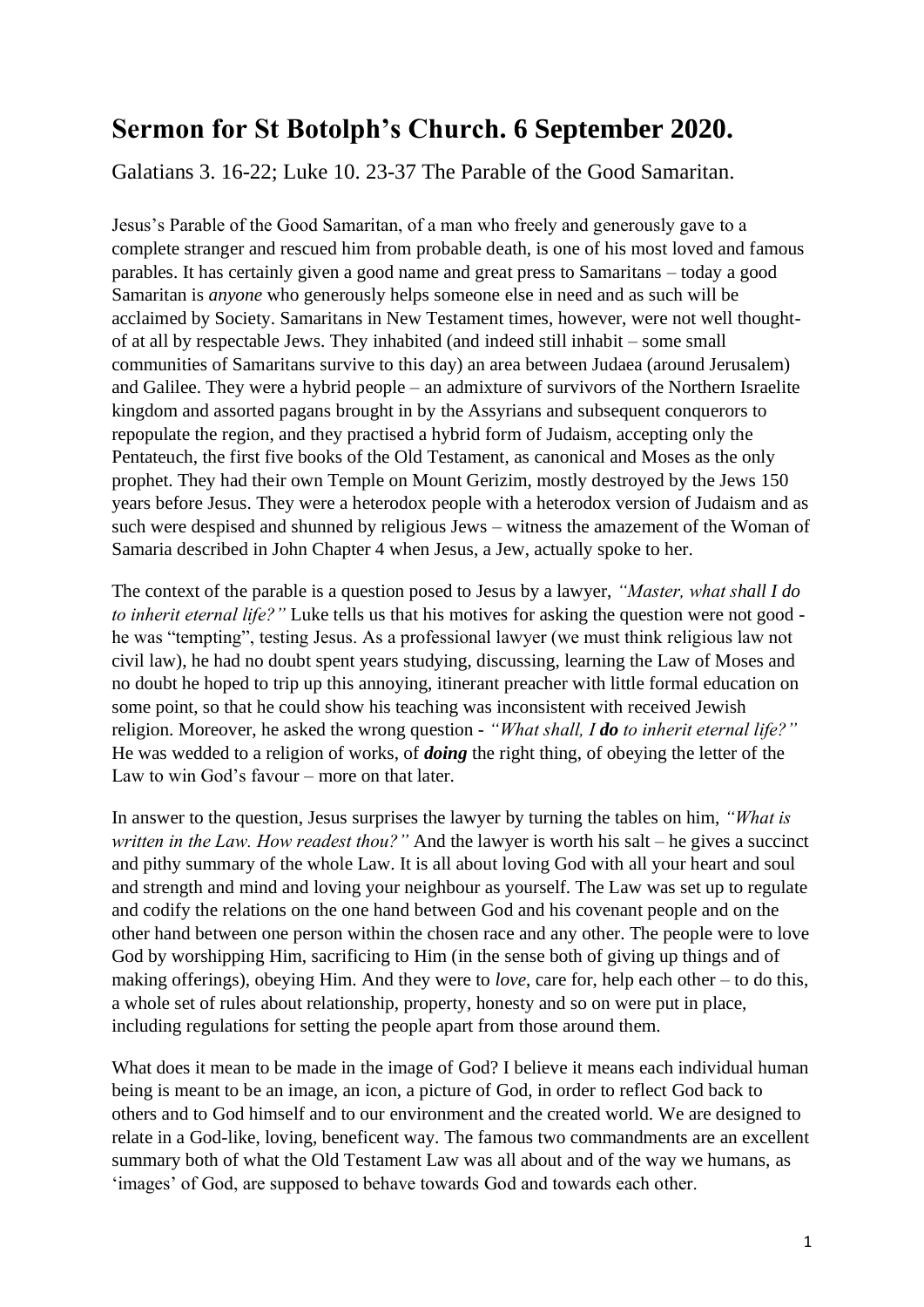Jesus, of course, also used this summary of the Law himself. He said all the Law and the prophets *hung* on the two commands to love God and to love your neighbour. And he said to the lawyer, *"This do and thou shalt live".* More easily said than done, of course.

The lawyer, suitably discombobulated, tried another tack – who exactly is my neighbour? And hence the parable.

Many years ago, on a tourist bus, I "went down from Jerusalem to Jericho". You travel through a very barren and desolate and rocky, very mountainous, essentially desert, country with few dwellings in evidence – what there were were mostly tents. Eventually you come to an amazing vista of the Rift Valley way below you and at this point go past a rather disconcerting sign, 'Sea Level'. Jerusalem is high in the hills, Jericho is near the Dead Sea, 1300 feet below sea level. It was apparent on my journey that there were plenty of suitable places for the ambush of a lone traveller. So, in this story, the poor man is set upon, knocked about, stripped and left half-dead in the ditch. He wouldn't have lasted long in the sun.

In the story along came first a priest and then a Levite. Because they passed by on the other side, having spotted the wounded, probably semi-conscious, man, they have been seen as arch-baddies by posterity – callous, uncaring, amazingly selfish. But, of course, these were religious men. The priests had important duties in the Temple. The Levites were descendants of Levi, one of the 12 sons of Jacob, designated by God through Moses to be distributed among all the other tribes to maintain religion and help in God's service. It has been suggested, plausibly, that they were probably on their way to perform some important religious function. Should they have touched the man and got his blood on themselves, they would have become ritually unclean, which would severely have delayed and hampered the performance of those duties. They stand, therefore, not only as an example of people who don't stop to help, who ignore suffering and need for selfish reasons, but also as an example of people who put religious duty before alleviating distress. It is so easy to say, I haven't got time to help because I am so busy on the Lord's work, to prioritise religious observance or service or witness over someone's or some community's obvious, immediate need. It is easy to use religion as an excuse. It may be that the lawyer in this story, aware of all the rules about ritual cleanliness, may have understood and even approved of the reaction of the priest and the Levite in the parable.

But along came a Samaritan, a member of a despised, belittled, shunned minority. Samaritans would not have been considered part of the covenant people of Israel – the Law was set out to regulate and codify relations between members of the covenant people. O.K., you were supposed to be nice to the stranger and sojourner in the land, but their presence in the Israelite community didn't make them Israelites, subject to the Law and so entitled to the protection of the Law. The fact that it was a *Samaritan* in the story, who turned out to be the rescuer of the man who had fallen among thieves, would have been disturbing to the lawyer. It would have been like an IRA terrorist helping an Ulster Orangeman. If a Samaritan could help a Jew, then obviously a Jew should help a Samaritan – "*Go and do thou likewise".* In Romans 12, St Paul writes, *"Therefore, if thine enemy hunger, feed him; if he thirst, give him drink: for in so doing thou shalt heap coals of fire on his head".*